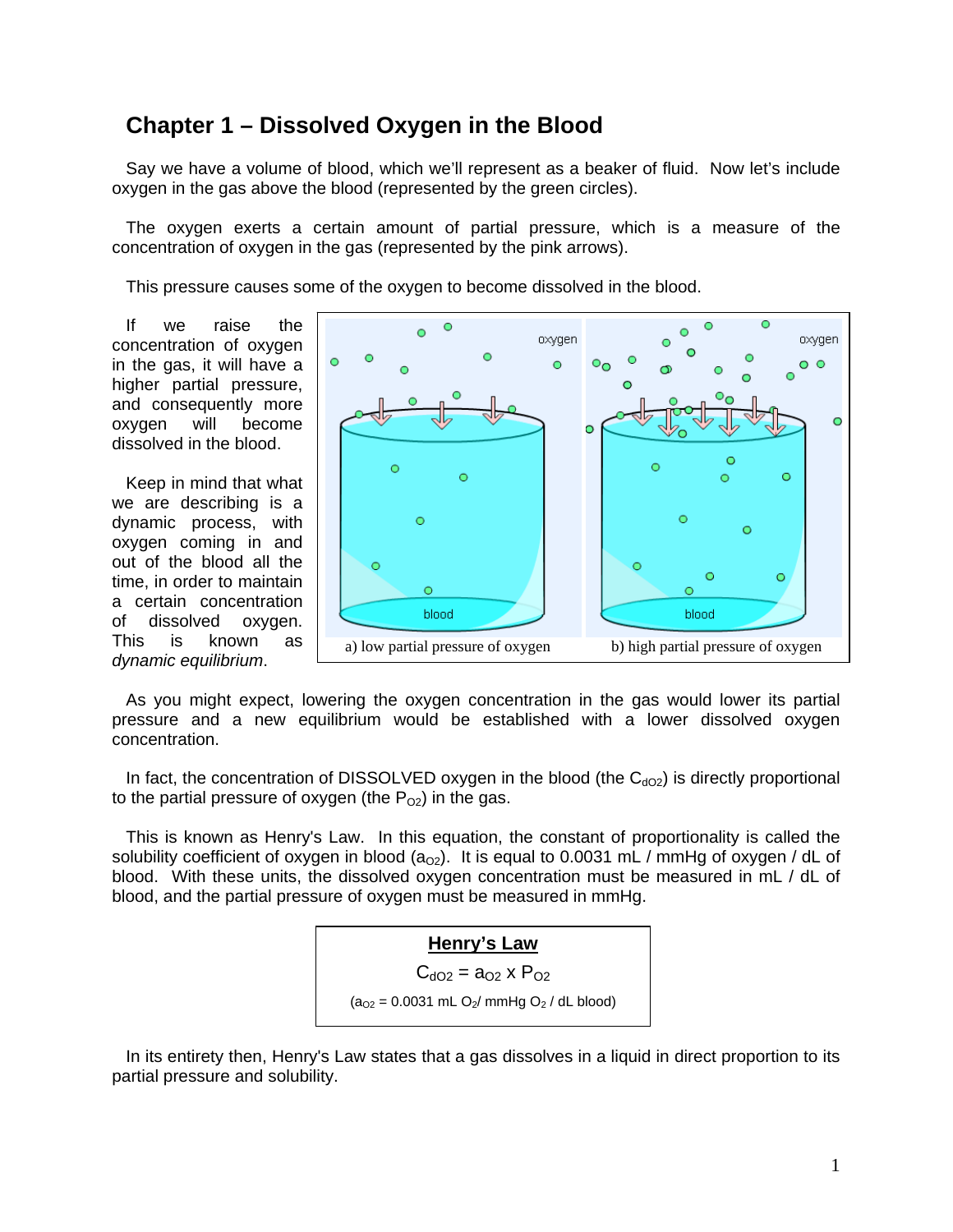

 $\overline{a}$ 

Notice that this describes a linear graph. So, if we plot partial pressure of oxygen on the xaxis, ranging from 0 to 600 mmHg; and we plot oxygen concentration in the blood on the y-axis in mL of oxygen per deciliter of blood, we will have a straight line graph with a slope equal to the solubility coefficient of oxygen in blood.

Recall that this coefficient is 0.0031 mL / mmHg of oxygen / dL of blood - a rather small number.

Let's do an example.

What would the concentration of dissolved oxygen be when the partial pressure of oxygen in the gas is 100 mmHg, which is a normal alveolar value?

Our equation ( $C_{dO2}$  = a<sub>O2</sub> x P<sub>O2</sub>) tells us that the dissolved concentration,  $C_{dO2}$ , equals:

0.0031 mL/mmHg/dL x 100 mmHg or about 0.3 mL of oxygen per dL of blood.

Given that a normal individual has about 5 L of blood, we can quickly calculate that a normal individual would have only about 15 mL of oxygen DISSOLVED in their blood at any given time.

0.3 mL O<sub>2</sub> / dL blood x 5 L blood x 10 dL blood / L blood = 15 mL O<sub>2</sub> (oxygen conc. dissolved) (total blood) (conversion from dL<sup>-1</sup> to L<sup>-1</sup>) (conversion from  $dL^{-1}$  to  $L^{-1}$ )

Since humans consume around 250 mL of oxygen per minute, we find that survival based on dissolved oxygen alone would not be possible.<sup>[1](#page-1-0)</sup> So we need some way to increase the oxygen levels in our blood.

Hemoglobin is important because it does exactly this, and that's what we'll explore next.

<span id="page-1-0"></span> $1$  Note that our calculation did not actually tell us this directly, as it does not say anything about actual oxygen delivery which is also dependent on total blood flow in addition to the concentration. That calculation, however, is beyond the scope of this module. Even without it though, it is fairly intuitive given a human's demand for oxygen that this concentration of oxygen would not be sufficient to sustain a human.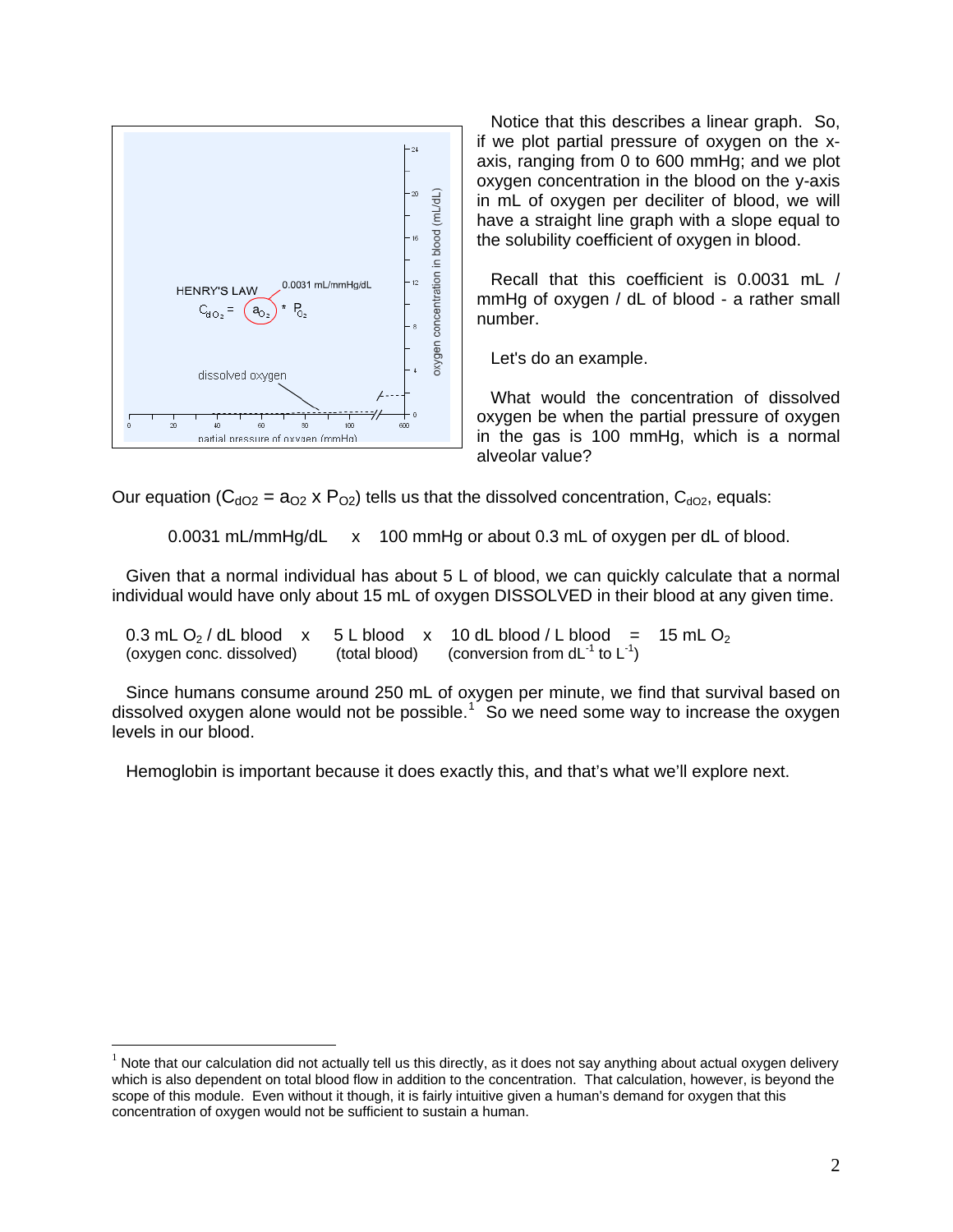## **Chapter 2 – Bound Oxygen in the Blood**

Without oxygen, hemoglobin is found in the tense state. It's called "tense," because subtle

changes in its conformation give it slightly less affinity for oxygen. Its tense structure does not allow it to bind oxygen as well as it could if it were relaxed.

With enough oxygen present, however, a little will bind to it, and a conformational change will ensue that increases hemoglobin's affinity to bind to more oxygen – hemoglobin begins to assume its relaxed state.



In other words, binding to some oxygen makes it easier for hemoglobin to bind to more oxygen.

Let's take a look at what's happening graphically. On the x-axis we have the partial pressure of oxygen again, in mmHg.

On the y-axis now we have the percent saturation of Hb, the  $S_{02}$ , which is defined as the amount of oxygen bound to hemoglobin divided by the oxygen carrying capacity of hemoglobin. More simply, you can think of this as hemoglobin with oxygen over total hemoglobin.

 $S_{O2} =$   $O_2$  bound to Hb Hb's  $O<sub>2</sub>$  carrying capacity

More simply…

$$
S_{O2} = \frac{Hb \text{ w}/Q_2}{\text{total Hb}}
$$



As we were saying, at low oxygen levels, hemoglobin is mostly in the tense state, and binding is limited, which explains the small slope of our curve at low oxygen levels. As oxygen levels increase, more oxygen is bound to hemoglobin, which allows it to assume the relaxed state, which will bind oxygen much more readily. This phenomenon, known as *cooperativity*, is the reason for the increased slope of the curve here. Eventually, the curve levels out as hemoglobin reaches saturation where 100% of the available sites are bound to oxygen.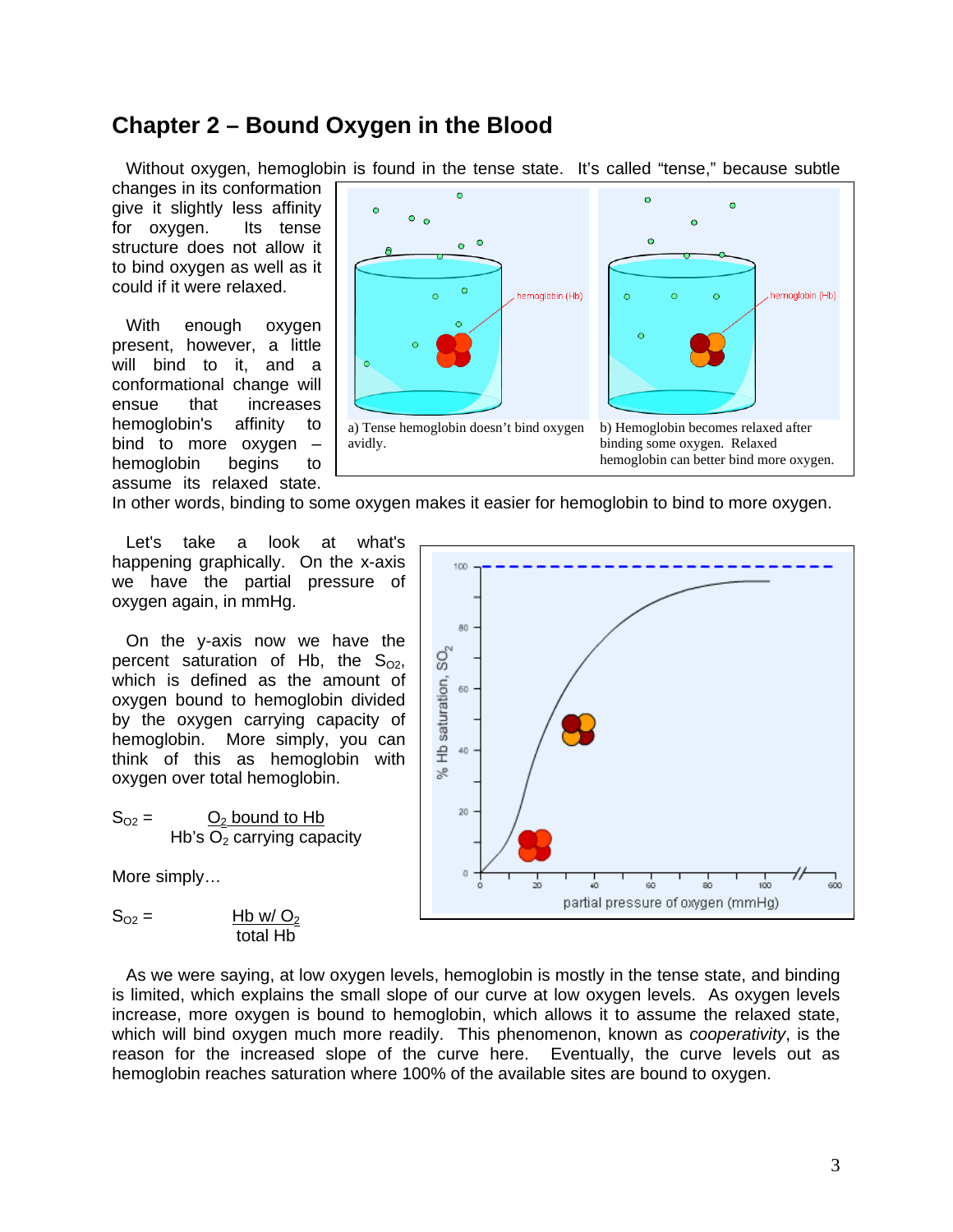We can now use this graph to find the hemoglobin saturation at different  $P_{02}$ levels. For instance, when the partial pressure of oxygen is 20 mmHg, we find that the hemoglobin saturation for the individual represented by this curve is about 40 percent.

A few moments ago, we generated the hemoglobin saturation curve intuitively through our understanding of how hemoglobin goes from the tense state to the relaxed state which allows it to more readily bind oxygen.

Consider the case where we stabilize the tense state. With the tense state stabilized, it will take a higher oxygen level for hemoglobin to transition to the relaxed state, so the transition from tense to relaxed states will be right-shifted on this graph.

Recall that the tense state is less willing to bind to oxygen, so at any partial pressure along our curve, we will have a lower percent saturation.

Eventually though, it will level off like our first curve, as hemoglobin approaches 100% saturation.

So anything that stabilizes the tense state will right-shift the hemoglobin saturation curve.

Let's use this new curve to determine what the hemoglobin saturation at 20 mmHg is.

We find that it is about 20%. This double checks our intuition that stabilizing the tense state allows for less oxygen binding at any given partial pressure of oxygen.



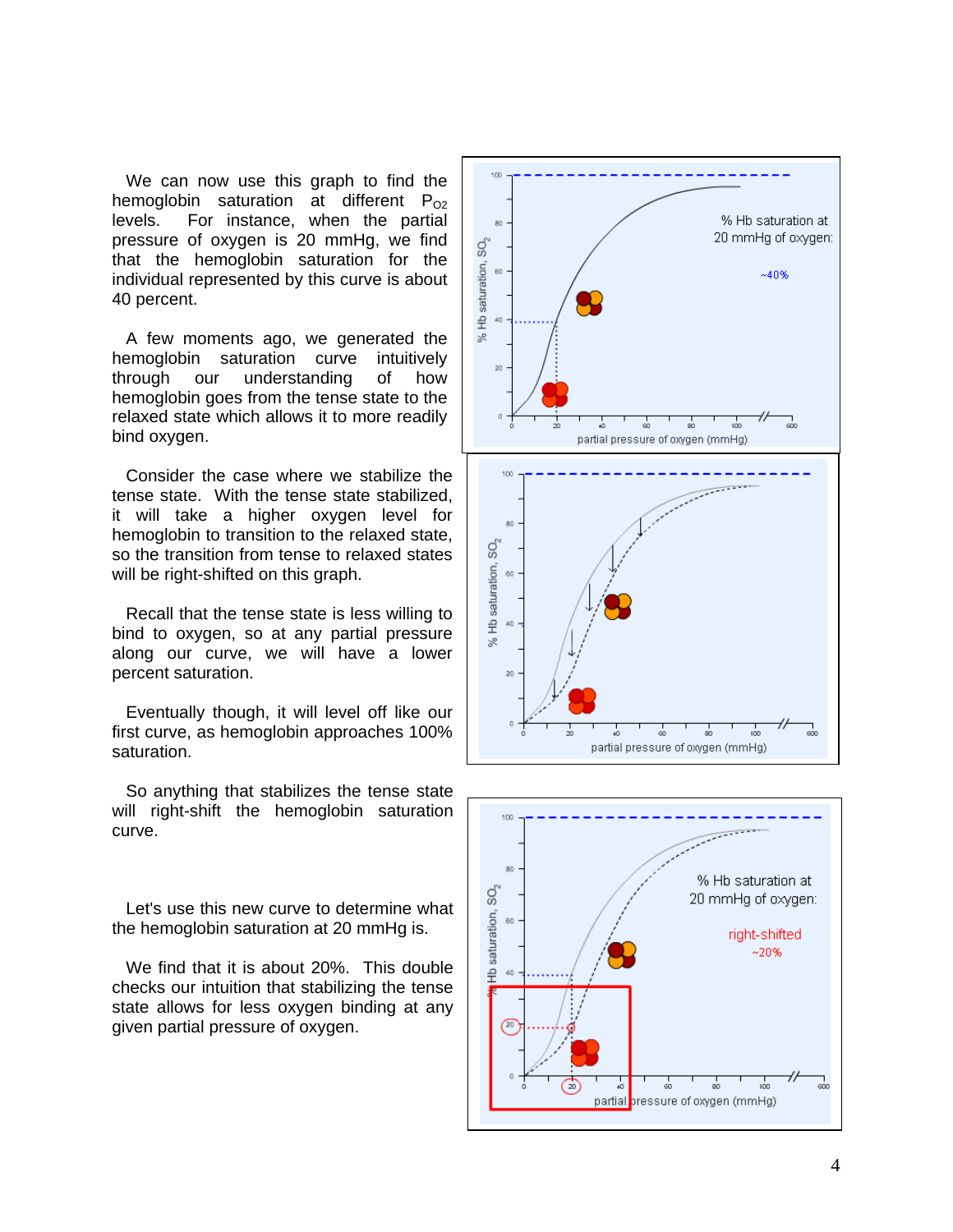If we destabilize the tense state, it will transition to the relaxed state more readily - at lower  $P_{O2}$  values.

Recall that the relaxed state is better able to bind oxygen, so for this "leftshifted" graph that hemoglobin will be more saturated at any given  $P_{O2}$  level.



Using this curve to determine the hemoglobin saturation at 20 mmHg, we find that it is about 60%, which follows from how we set up this graph. Hemoglobin is easier to saturate when the tense state is destabilized, as it more readily adopts the oxygen-loving relaxed state.

 $\overline{a}$ 



Where would a left-shifted Hb saturation curve provide a functional advantage: in the tissues or in the lungs?<sup>[2](#page-4-0)</sup> Where would a right-shifted Hb saturation curve provide a functional advantage: in the tissues or in the lungs? $3^3$  $3^3$ 

<span id="page-4-0"></span> $2^{2}$  In the lungs – Recall that left-shifting allows hemoglobin to become more saturated, allowing it to carry more oxygen with it from the lungs.

<span id="page-4-1"></span> $3 \text{ In the tissues}$  – Recall that right-shifting decreases hemoglobin saturation. This means more oxygen is released than with an unshifted curve – which is preferable in the tissues, not in the lungs.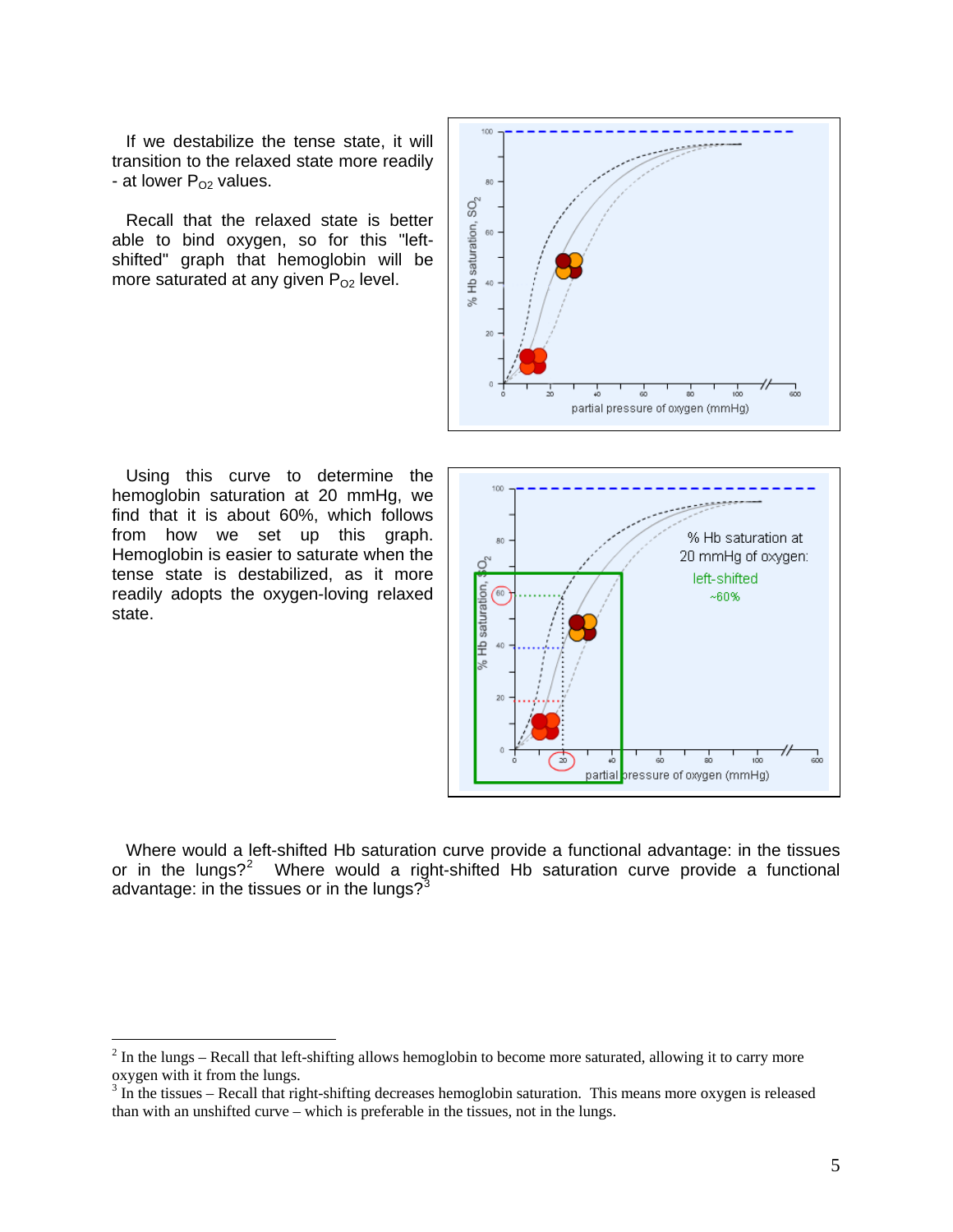As you saw in the questions, a right-shifted curve is more desirable in the tissues. We have also seen that right-shifting is accomplished by stabilizing the tense state. It is no surprise then that the tense state has evolved to become stable in response to an environment more like that in the tissues.

Decreased pH, increased  $CO<sub>2</sub>$  levels and increased temperature all stabilize the tense state, causing the release of more oxygen than would otherwise occur.

Think of an exercising muscle that needs oxygen to remember this. It has a more acidic environment, it is releasing lots of  $CO<sub>2</sub>$  due to its high metabolism and its temperature is increased.

The questions also revealed that a left-shifted curve is more desirable in the lungs. The factors that destabilize the tense state to accomplish this are just the opposite as those which stabilized the tense state - increased pH, decreased  $CO<sub>2</sub>$  levels, and a decrease in temperature. All of these are more present in the environment we have in the lungs.

Until now, we have discussed how the partial pressure of oxygen relates to the hemoglobin saturation. But what we really care about is how much oxygen we're getting to the tissues, not how saturated hemoglobin is. We want to know about the oxygen content – the concentration – of the blood due to hemoglobin binding. So how do we go from hemoglobin saturation to oxygen content?

One way to approach this question is to break saturation down to its components.

As we noted earlier hemoglobin saturation is essentially hemoglobin with oxygen over total hemoglobin. So let's take this and multiply by total hemoglobin over the total volume of blood and then by the volume of oxygen over oxygen-carrying hemoglobin ("oxyhemoglobin"). Our result is a term that expresses the volume of oxygen per unit volume of blood, which is exactly

what we wanted to find. This is the concentration of oxygen in the blood.

Now let's write this as an equation. The concentration of oxygen bound to hemoglobin in the blood (the  $C_{bO2}$ ) equals the hemoglobin saturation multiplied



by the total hemoglobin over the total volume of blood (which is by definition the hemoglobin concentration in the blood) ... multiplied by the amount of oxygen per oxyyhemoglobin,  $Hb<sub>s</sub>$ , which is called the saturated oxyhemoglobin content - this is simply how much oxygen a gram of saturated oxyhemoglobin will carry.

This completes our equation and we can now calculate the bound oxygen content of blood given these terms.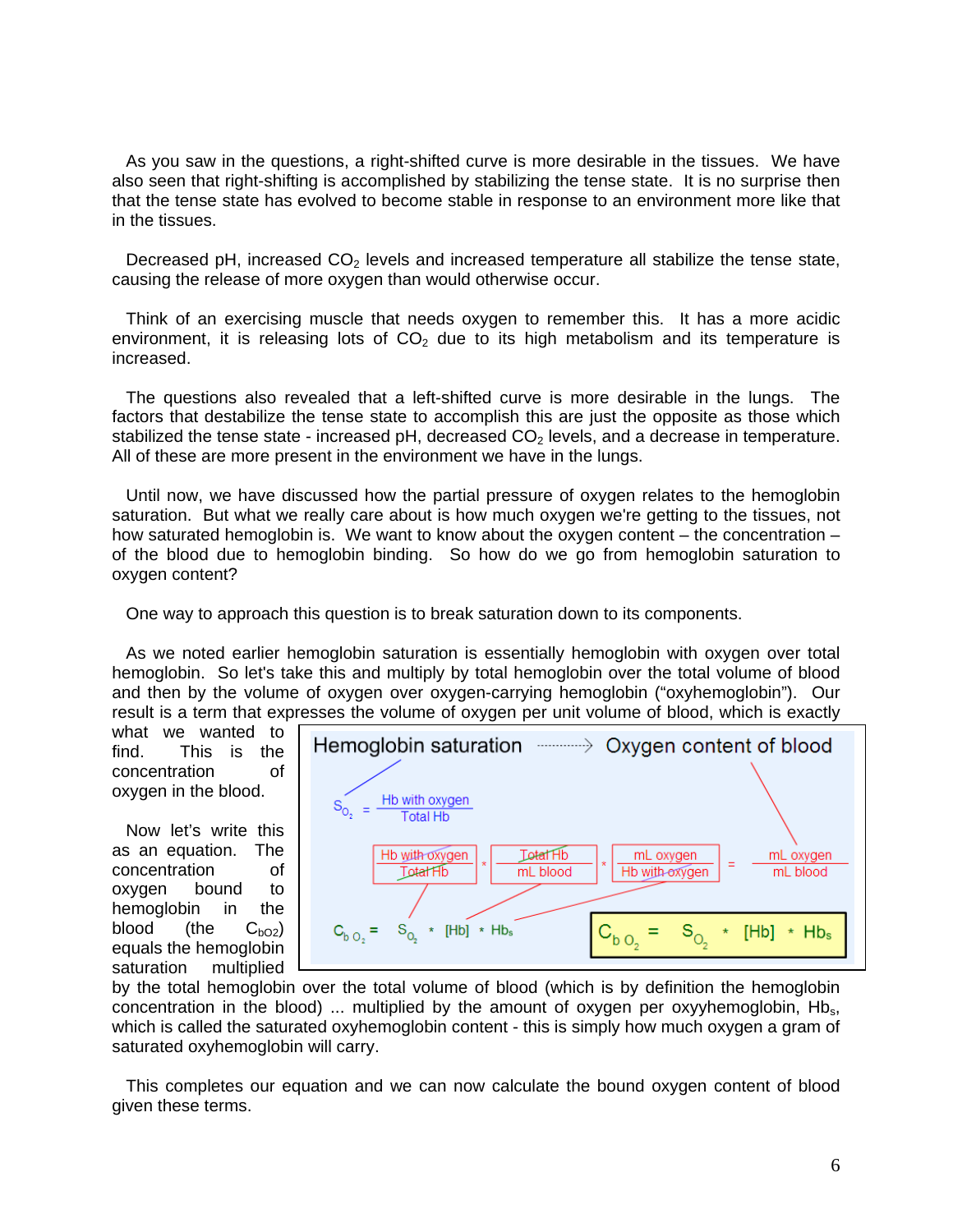The saturated oxyhemoglobin content is a constant, 1.36 mL of oxygen per gram of hemoglobin.

The hemoglobin concentration varies from person to person, but within an individual generally has negligible fluctuations, so we can consider it to be constant as well.

So for any individual we now see that the concentration of bound oxygen is directly related to the hemoglobin saturation, with only a scalar factor (the hemoglobin concentration times the saturated oxyhemoglobin content) between them.

Graphically, they can be lined up as shown, with hemoglobin saturation on the left and oxygen concentration in the blood on the right.

Notice that the two scale linearly.



We can superimpose the hemoglobin saturation curve we derived earlier.

By tracing over to the right axis we can now find the oxygen content without any need for calculation. (The calculation has already been accounted for in the scaling of the axes.)

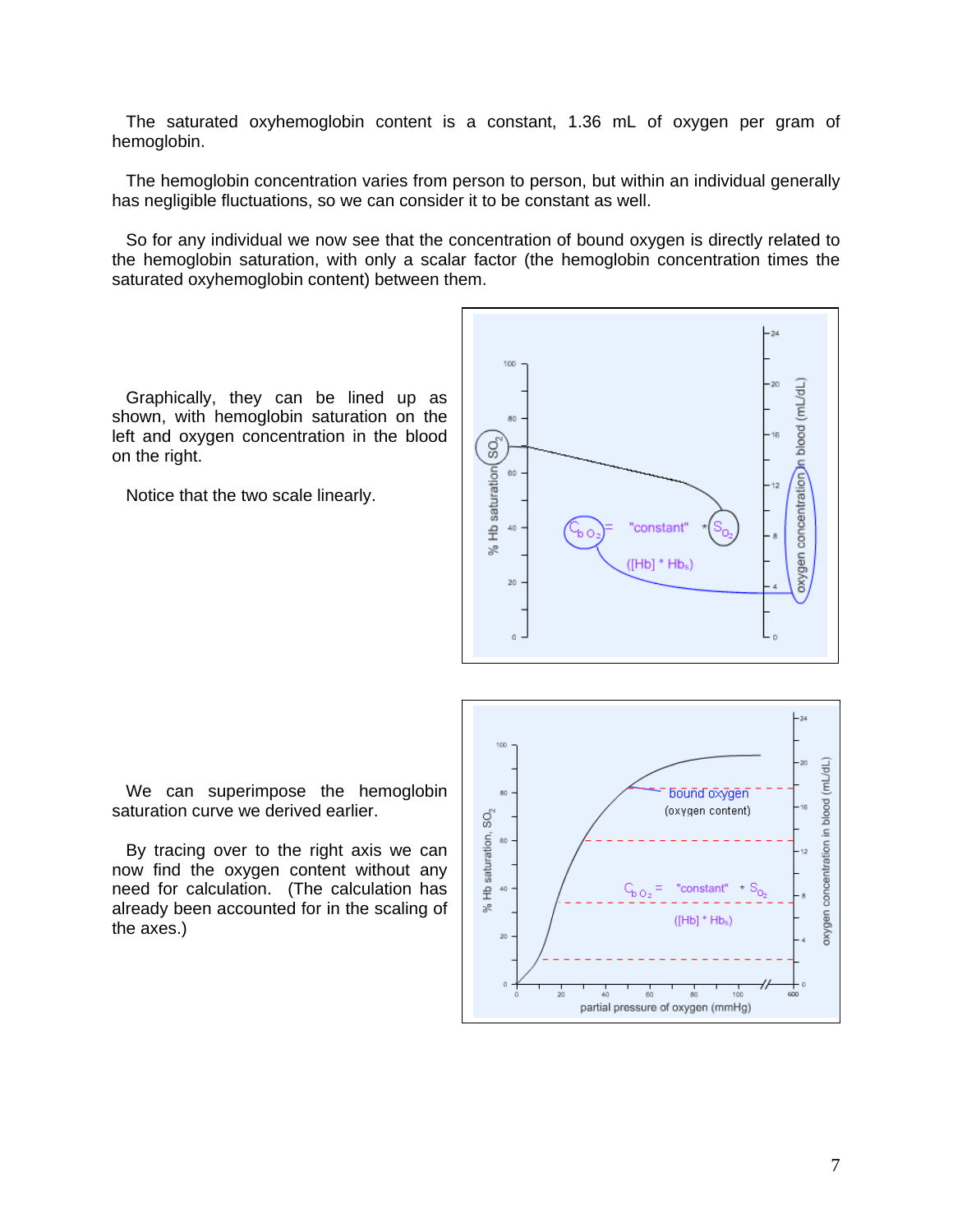oxyhemoglobin content.

The saturated oxyhemoglobin content was given earlier and is constant at 1.36 mL O2 / g Hb. But differences can exist between DIFFERENT individuals' hemoglobin concentrations.

Normally, the hemoglobin concentration is about 15 g / dL.

In an anemic individual, this value can be as low as 10 g / dL, which changes our scalar factor. This can be accounted for graphically by the appropriate scaling of our axes, as illustrated here.<sup>[4](#page-7-0)</sup>



Let us consider again the first hemoglobin saturation curve we drew.

We have found that from this we can derive the concentration of oxygen BOUND in the blood.

At the beginning of this lesson we learned about Henry's law and the amount of oxygen that is found dissolved in the blood, which we can add to our graph.

It is evident from this picture, that the majority of oxygen in the blood is bound to hemoglobin, not dissolved.

We can get the total oxygen concentration in the blood by summing the bound and dissolved oxygen concentrations, as shown here graphically..

 $\overline{a}$ 



Recall that this scalar factor is the hemoglobin concentration times the saturated

<span id="page-7-0"></span> $4$  The implications of this are that an anemic individual will lower oxygen concentrations in the blood, even if their Hb is 100% saturated! This is why you cannot simply rely on Hb saturation as a measure of adequate oxygen concentrations!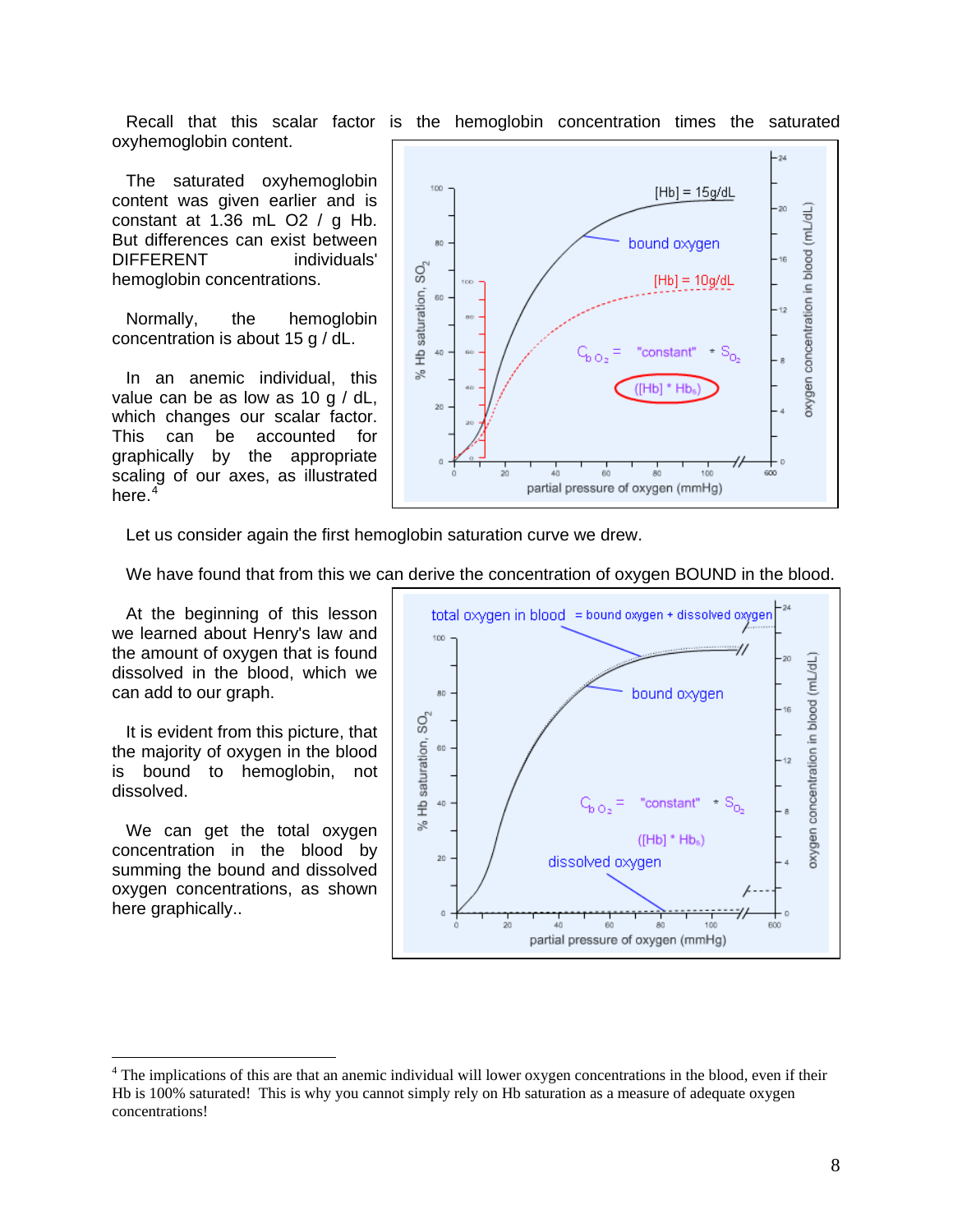Up until this point, we have spoken generally about hemoglobin and blood in order to develop our understanding of the situation.

We now turn to the body to see more specifically how this all plays out.

First let's look in the lungs. As we zoom in on the alveoli, we gain an appreciation for the fact that there is an oxygen-blood interface present, exactly like the one we've been representing schematically.



To start with, let's consider that we're already at dynamic equilibrium between the gas and dissolved oxygen and that hemoglobin is in the tense state.

Since oxygen is at high concentration in the lungs, hemoglobin will become more saturated. Recall that the hemoglobin saturation curve is *left-shifted in the lungs*, which makes hemoglobin saturation occur more readily.

Hemoglobin saturates by taking oxygen out of the blood, which transiently decreases the dissolved concentration, thus transiently disrupting the equilibrium we had before.

Since the dissolved oxygen concentration depends on the partial pressure in the gas, which is unchanged, Henry's Law dictates that more oxygen from the gas will become dissolved.

This is the dynamic process that allows many hemoglobin molecules to become saturated with oxygen while in the lungs.

As the blood is rushed back to the heart and then to the body tissues, there is not much opportunity for the dissolved oxygen to escape, so when the blood finally reaches the tissue capillary beds, hemoglobin is still mostly saturated and our dissolved oxygen concentration is still high.